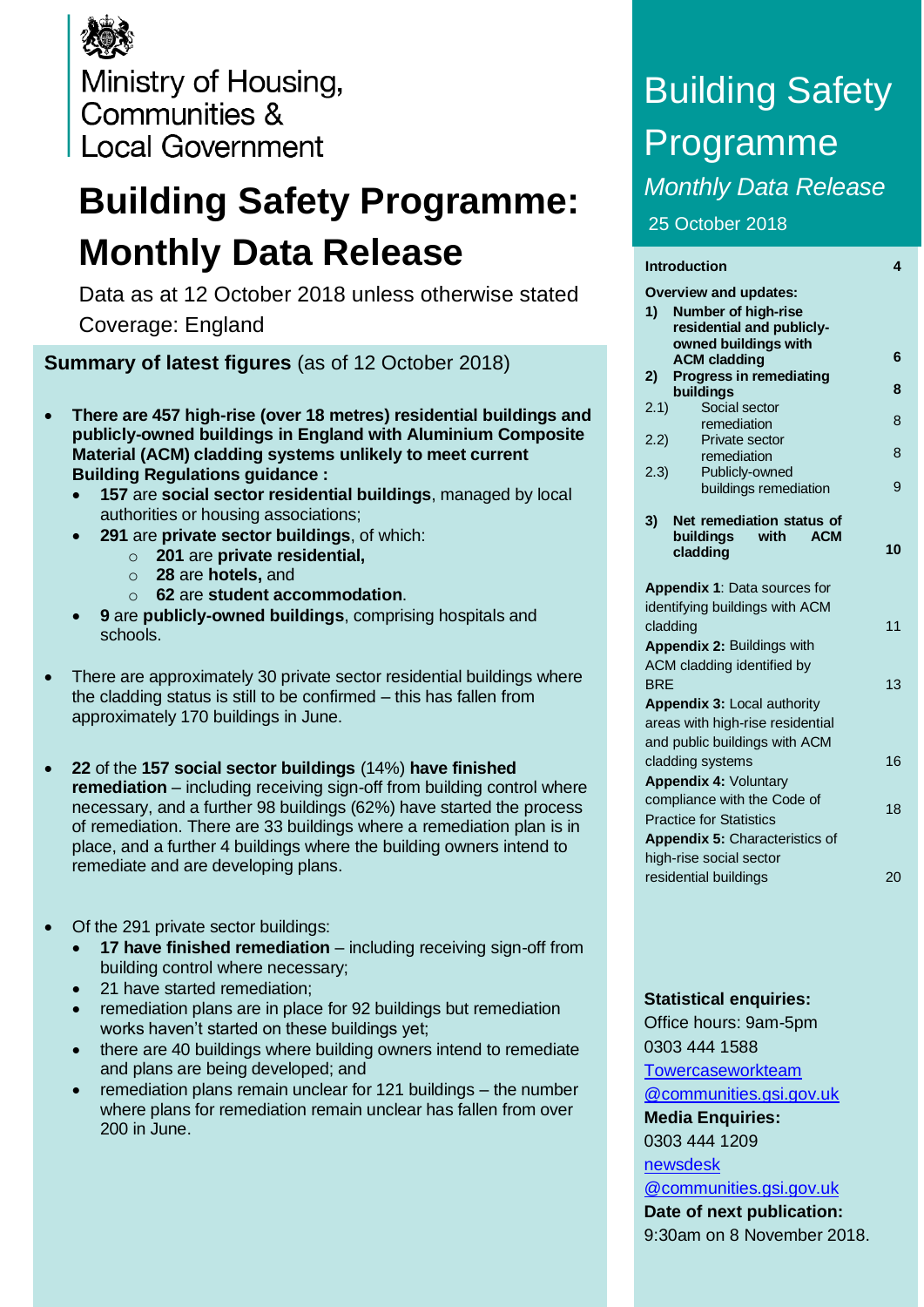#### $\overline{2}$

## **Figure 1: Total buildings with ACM cladding systems unlikely to meet current Building Regulations guidance**



**Total buildings: 457**

35

Remediation plan unclear

4

**Figure 2: Progress on remediation for buildings with ACM cladding systems unlikely to meet current Building Regulations guidance of (a) private residential, (b) hotels and student accommodation, (c) social sector residential, (d) publicly-owned buildings** England, 12 October 2018



intent to remediate and are developing plans

owned ACM buildings

Building Safety Programme Monthly Data Release, data as at 12 October 2018 unless otherwise stated.

plan in place

ACM buildings

completed

started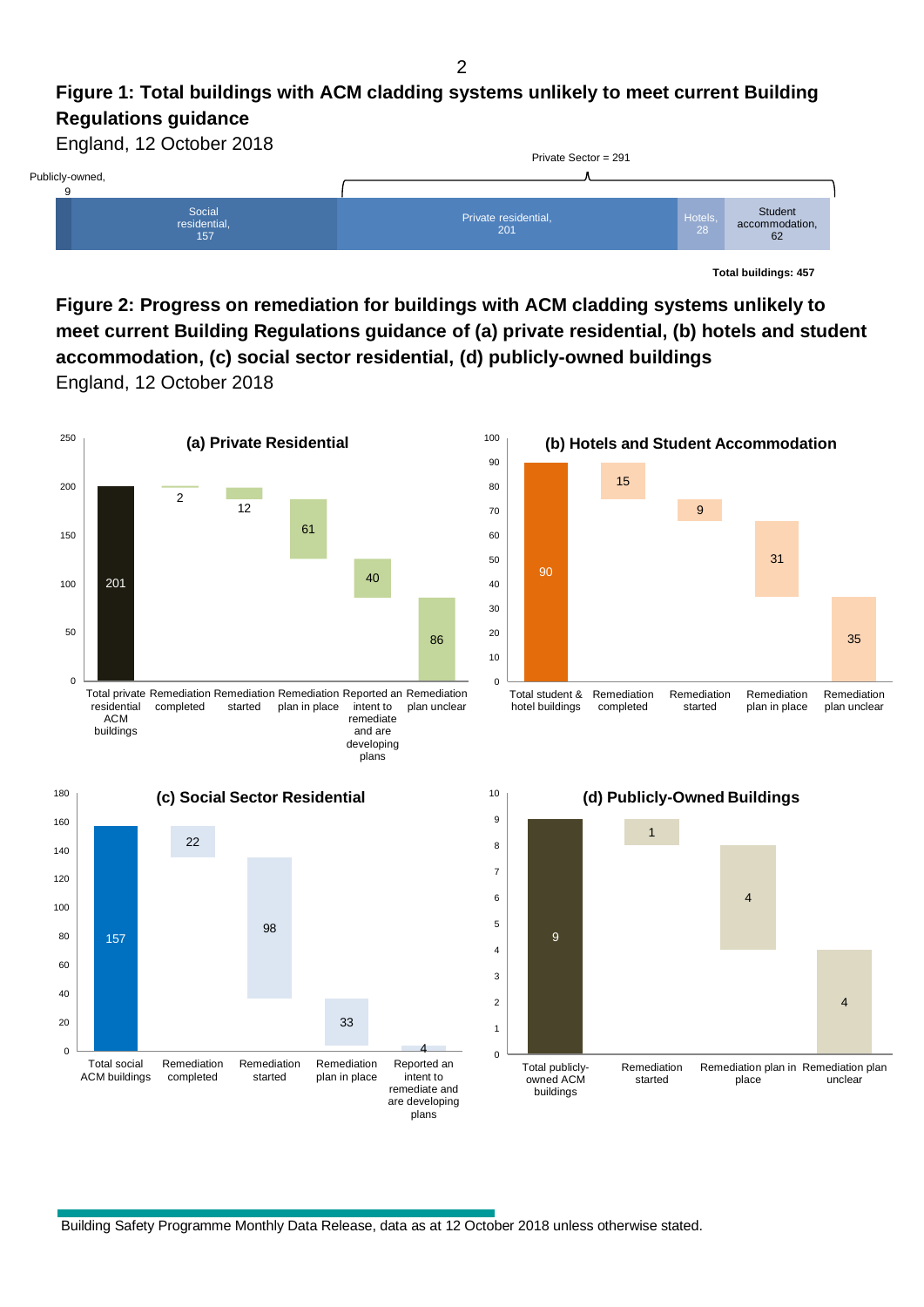## **Figure 3**: **Location of social and private sector high-rise residential and publicly-owned buildings with ACM cladding systems unlikely to meet current building regulations guidance.**

England, 12 October 2018

This table/map has been removed. Please contact us if you require further information.

Building Safety Programme Monthly Data Release, data as at 12 October 2018 unless otherwise stated.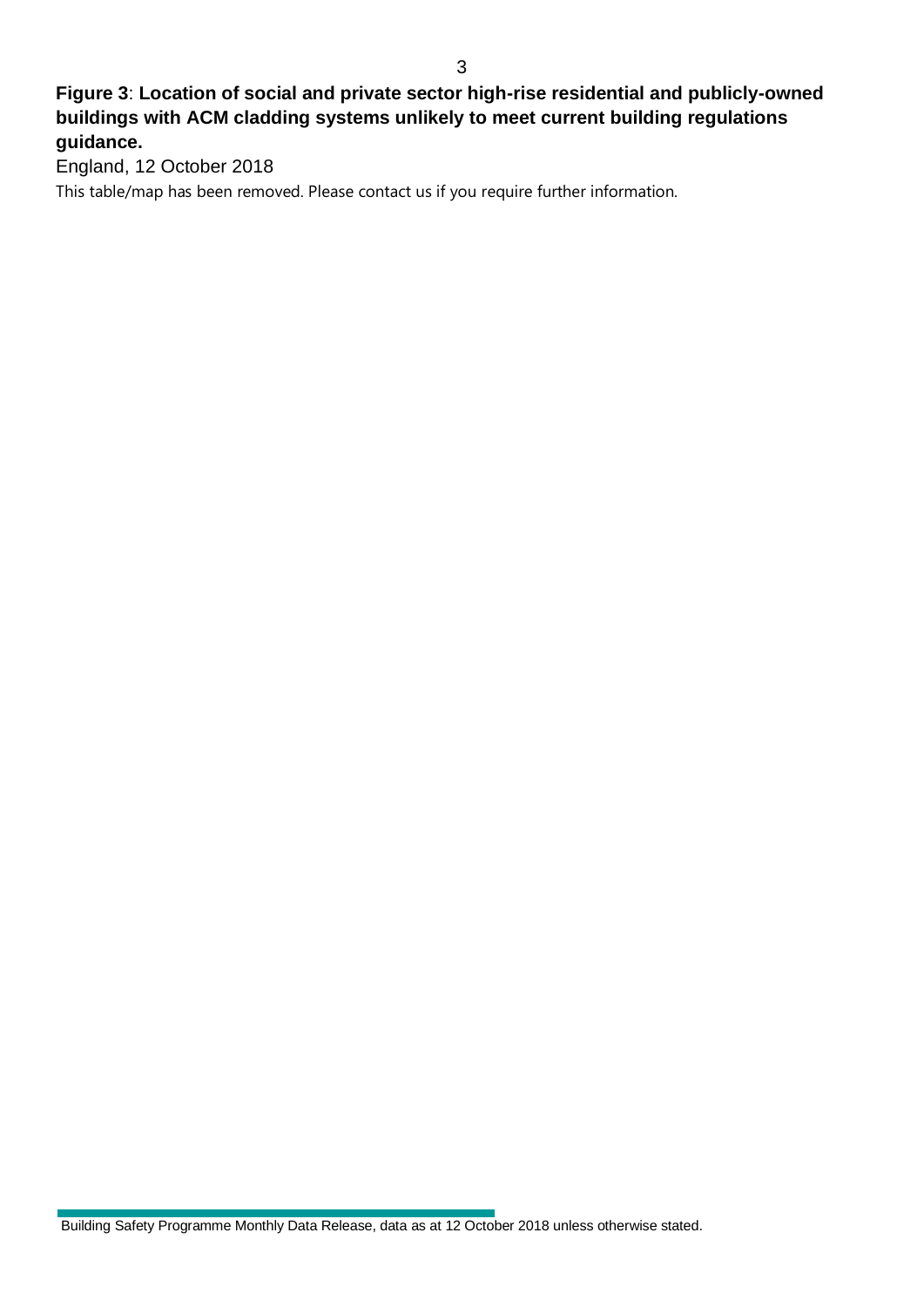# **Introduction**

Following the Grenfell Tower tragedy, the Government established a Building Safety Programme with the aim of ensuring that residents of high-rise residential buildings are safe, and feel safe from the risk of fire, now and in the future.

This data release provides the latest data on:

- 1) numbers of high-rise (over 18 metres) residential buildings and publicly-owned buildings in England with Aluminium Composite Material (ACM) cladding systems which are unlikely to meet current Building Regulations guidance; and
- 2) progress with remediating the above buildings.

The data release uses data from several sources to confirm whether a high-rise building has a combination of ACM cladding and insulation which are unlikely to meet current Building Regulations guidance (see Appendix 1):

- tests undertaken by the Building Research Establishment (BRE);
- local authority reporting of buildings following their own investigations; and
- discussions with responsible stakeholders including building owners, developers and agents.

The remediation of buildings with unsafe ACM cladding systems is a complex process. Remediation work involves addressing any issues with the exterior cladding system and broader fire safety systems for each building. All of this work takes time and varies considerably depending on the building structure, extent of cladding, and existing fire safety systems. For many buildings this is a complex job involving major construction work which needs to be planned, consulted on and carried out carefully. The government has worked with the Industry Response Group and Expert Panel to develop an [information note](https://www.gov.uk/government/publications/information-note-for-landlords-and-building-owners-of-tall-residential-buildings-with-acm-cladding) to assist building owners in carrying out remediation work.

Additionally, advice for **buildings with partially clad ACM cladding systems** has been released to provide advice to building owners, their professional advisers and fire and rescue services when considering whether it is safe to leave small or partial amounts of Aluminium Composite Material (ACM) cladding on a building.

For all of those high-rise buildings that have been confirmed as having ACM cladding that does not meet the limited combustibility requirements set out in building regulations guidance, the relevant fire and rescue service has been notified. They work with local authorities, housing associations, and building owners to ensure that immediate steps are taken to make buildings safe and that, in the longer term, cladding which is deemed to be unsafe is remediated as quickly as possible.

The Government's independent Expert Panel has advised that the clearest way of ensuring an external wall system adequately resists external fire spread is either for all of the relevant elements of the wall to be of limited combustibility, or to use an external wall system which can be shown to have passed a large-scale test conducted to BS8414 classified to the BR135 standard set out in current building regulations guidance (see Appendix 2).

Building Safety Programme Monthly Data Release, data as at 12 October 2018 unless otherwise stated.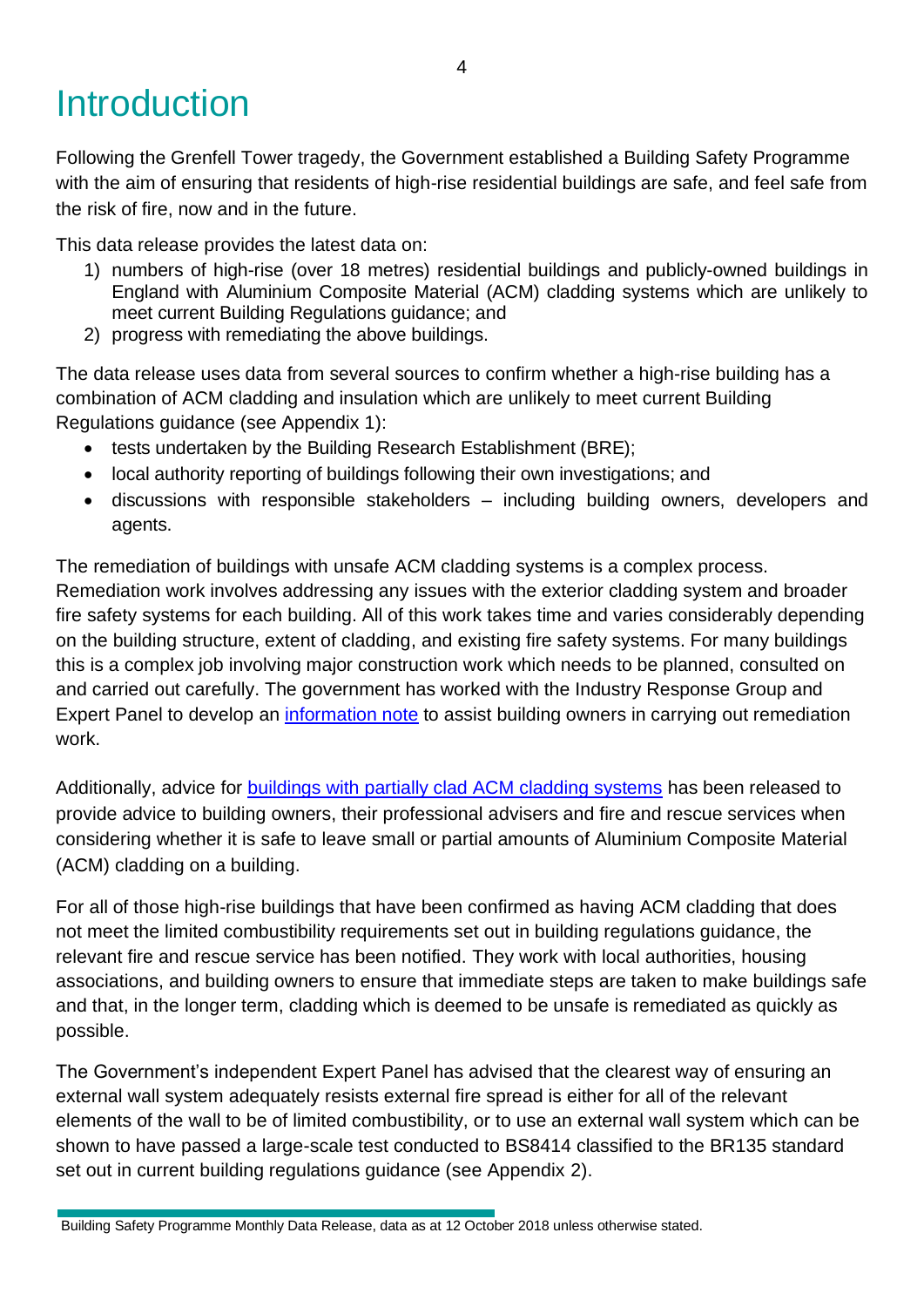The Ministry of Housing, Communities and Local Government will publish further data releases on:

- 8 November 2018,
- 6 December 2018, and
- 10 January 2019.

These will refer to the situation at the end of the previous calendar month. For example the 8 November release will refer to the data as at 31 October.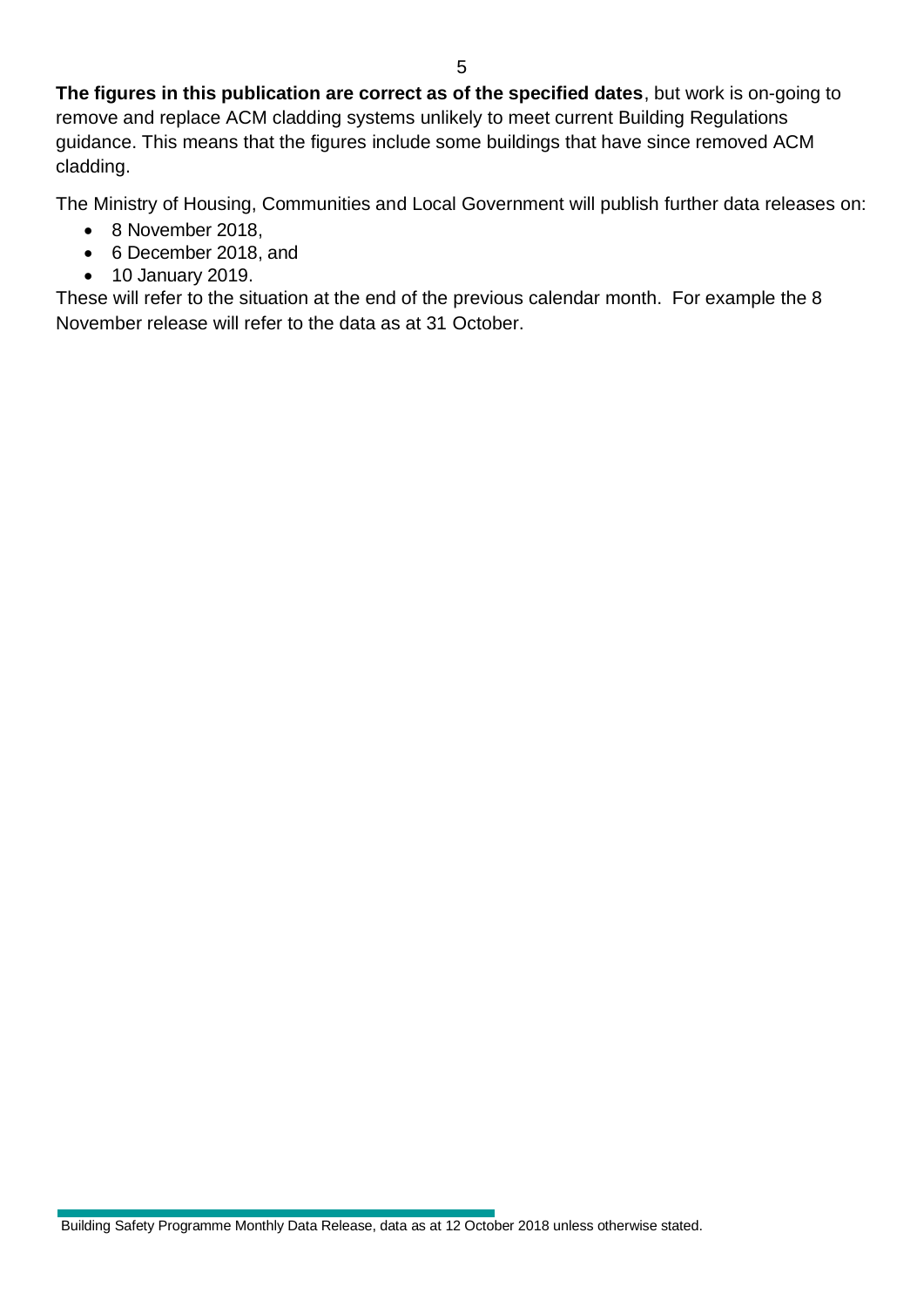# Overview and updates

## **1) Number of high-rise residential and publicly-owned buildings with ACM cladding systems unlikely to meet current Building Regulations guidance.**

MHCLG uses data from several sources to confirm whether a high-rise building has a combination of Aluminum Composite Material (ACM) cladding and insulation which are unlikely to meet current Building Regulations guidance (Appendix 1), including:

- **Building Research Establishment tests**;
- **Local authority confirmation**, following local authorities working with building owners and agents to identify any cladding issues; and
- **Discussions with responsible stakeholders** including building owners, developers and agents.

The total number of high-rise residential buildings and publicly-owned buildings with ACM cladding systems that are unlikely to meet current Building Regulations guidance is 457<sup>1</sup>.

This is a decrease of eleven buildings since the September data release, reflecting work with local authorities and building owners/agents to verify the quality of previously supplied data.

**Table 1: Social and private sector high-rise residential and publicly-owned buildings with ACM cladding systems unlikely to meet current building regulations guidance England, 12 October 2018**

|                                 | 12 Oct-18 | 14 Sep-18 | <b>Monthly change</b> |
|---------------------------------|-----------|-----------|-----------------------|
| Social sector residential       | 157       | 159       | -2                    |
| <b>Private sector</b>           | 291       | 295       | -4                    |
| <b>Publicly-owned buildings</b> | 9         | 14        | -5                    |
| <b>Total</b>                    | 457       | 468       | -11                   |

*Note:* Work with local authorities and building owners over the last few months to verify data quality has resulted in a few buildings now falling out of scope as they have been confirmed as being lower than 18 metres tall or the cladding and insulation combinations do not contain ACM cladding. During the application process for the social fund a few buildings were reclassified between the social, private and public sectors.

We have collected data on over 6,000 private sector high-rise buildings. There are approximately 30 private sector buildings for which the cladding status is still to be confirmed – compared with approximately 170 in June 2018.

 $1$  The categorisation of all buildings in the data release will be kept under review as further information becomes available from the fund bids and other data sources.

Building Safety Programme Monthly Data Release, data as at 12 October 2018 unless otherwise stated.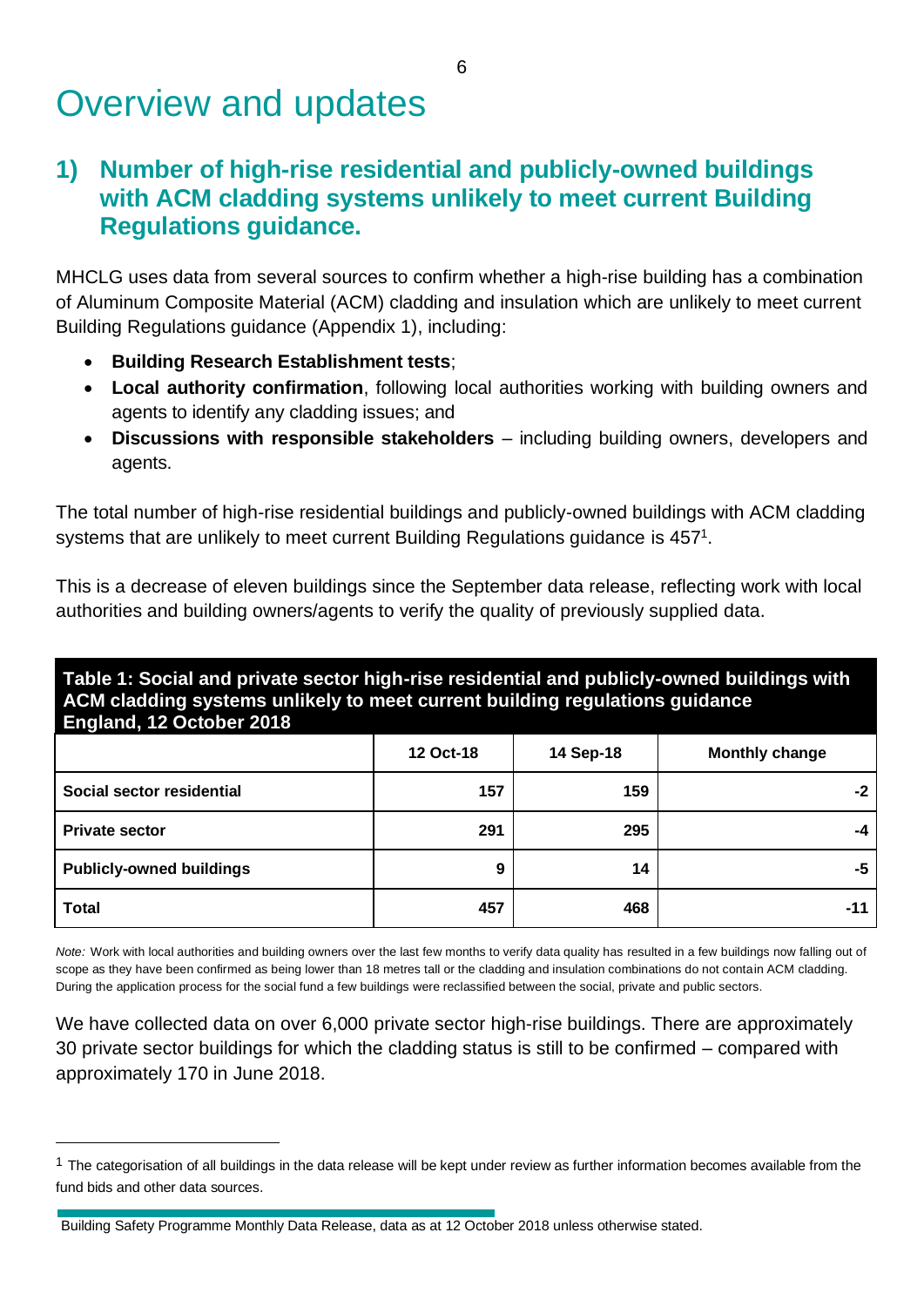Enforcement notices have now been issued on the vast majority of these remaining buildings to get information on building construction from owners. Based on current evidence and the identification rate to date, we expect a handful of the remaining buildings to have ACM cladding systems unlikely to meet current Building Regulations guidance.

Once buildings with ACM cladding are identified, local authorities work with fire and rescue services to ensure that interim safety measures are in place and to ensure that the buildings are remediated to comply with Building Regulations.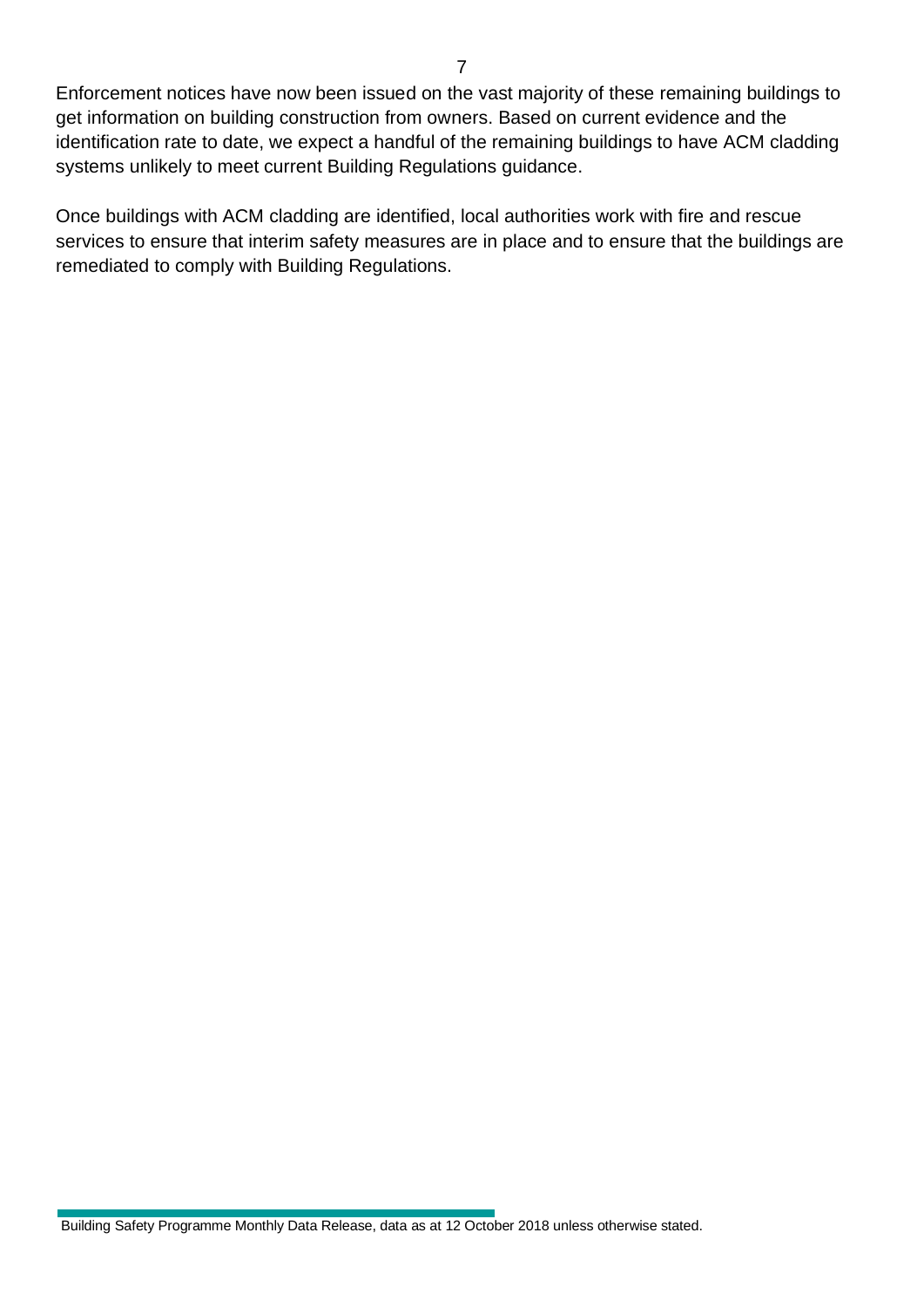## **2) Progress in remediating buildings**

| Table 2: Private and social sector high-rise residential and publicly-owned building<br>remediation, by tenure of residents<br>England, 12 October 2018 |                          |                        |                                  |                                                                      |                             |              |
|---------------------------------------------------------------------------------------------------------------------------------------------------------|--------------------------|------------------------|----------------------------------|----------------------------------------------------------------------|-----------------------------|--------------|
|                                                                                                                                                         | Completed<br>Remediation | Started<br>Remediation | Remediation<br>plans in<br>place | Reported an<br>intent to<br>remediate and<br>are developing<br>plans | Remediation<br>plan unclear | <b>Total</b> |
| <b>Private sector</b><br>residential<br>buildings,<br>of which:                                                                                         | 17                       | 21                     | 92                               | 40                                                                   | 121                         | 291          |
| Private: residential                                                                                                                                    | $\overline{2}$           | 12                     | 61                               | 40                                                                   | 86                          | 201          |
| Private: student<br>accommodation                                                                                                                       | 15                       | 9                      | 17                               | 0                                                                    | 21                          | 62           |
| Private: hotels                                                                                                                                         | 0                        | 0                      | 14                               | $\mathbf 0$                                                          | 14                          | 28           |
| Social sector<br>residential<br>buildings <sup>2</sup>                                                                                                  | 22                       | 98                     | 33                               | 4                                                                    | $\mathbf 0$                 | 157          |
| <b>Publicly-owned</b><br>buildings, of which:                                                                                                           | 0                        | 1                      | 4                                | 0                                                                    | 4                           | 9            |
| Schools                                                                                                                                                 | 0                        | 1                      | $\mathbf 0$                      | $\mathbf 0$                                                          | $\mathbf 0$                 | 1            |
| Health                                                                                                                                                  | 0                        | 0                      | 4                                | 0                                                                    | $\overline{4}$              | 8            |

## **2.1) Social sector remediation**

Of the 157 social sector residential buildings with combinations of ACM and insulation that have failed BRE tests, as of 12 October 2018, 22 buildings (14%) have finished remediation – including receiving sign-off from building control where necessary. This number of finishes has remained stable since the September data release. A further 98 buildings (62%) have started the process of remediation – a decrease of one since last month. There are plans in place/plans being developed for the remaining 37 social sector residential buildings – a decrease of one since last month. These decreases follow further work with local authorities and building owners to verify the quality of previously supplied remediation data.

 $2$  The social sector figures in Table 2 are primarily derived from local authority data collections, but these have also been supplemented with data received as part of applications to the social sector ACM cladding remediation fund.

Building Safety Programme Monthly Data Release, data as at 12 October 2018 unless otherwise stated.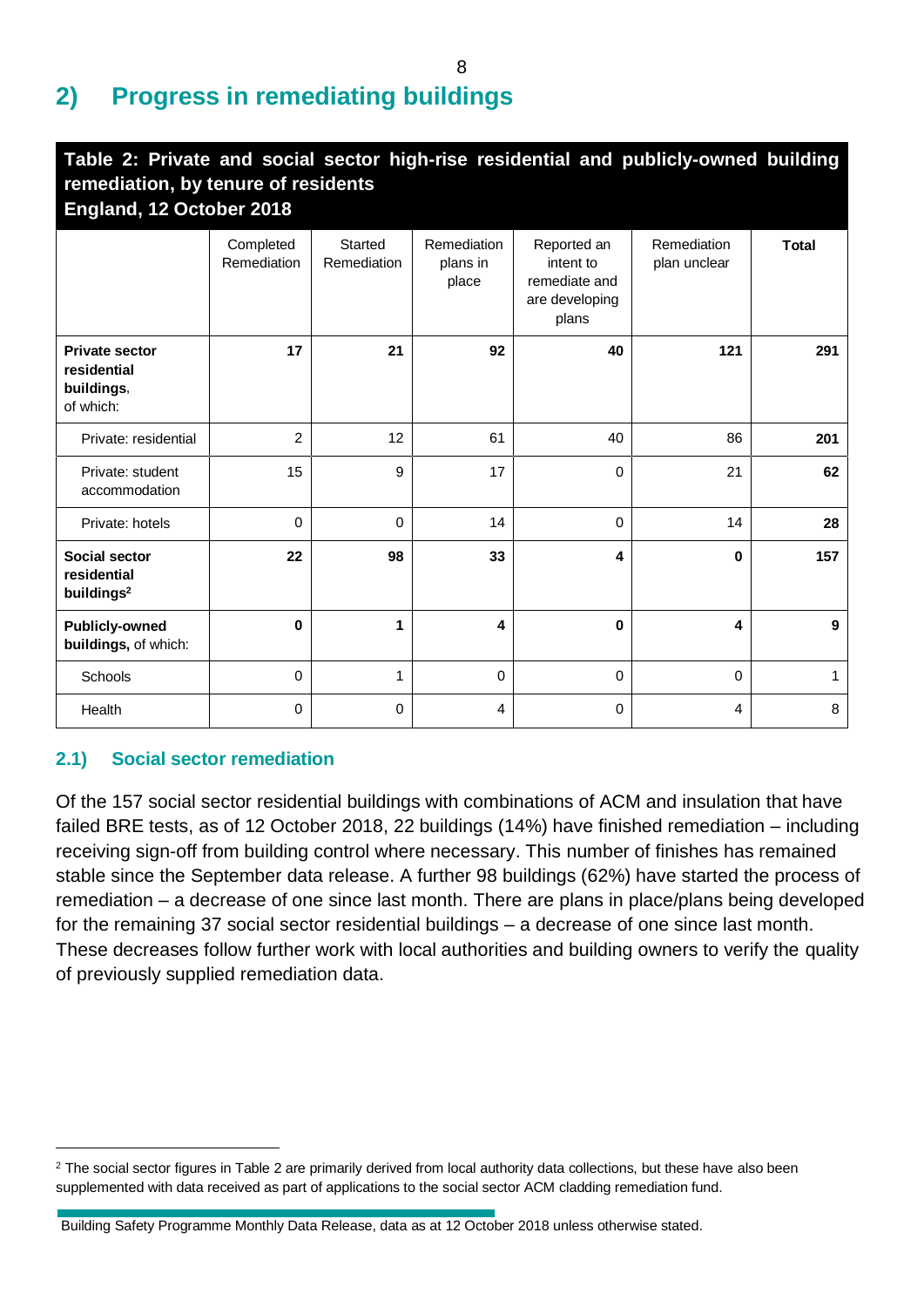### **2.2) Private sector remediation<sup>3</sup>**

Of the 291 private sector buildings, as of 12 October 2018 remediation is complete for 17 buildings (including building control sign-off) - an increase of 7 buildings since 14 September. A further 21 buildings have started remediation (a fall of 5 since 14 September) and an additional 92 buildings have plans in place for remediation – a total of 130 private sector high-rise buildings where respondents have informed us of remediation plans. The reduction in reported starts partly reflects new remediation completions. It also reflects additional work with local authorities and building owners to improve the quality of remediation data. This has identified some buildings which were previously classified as remediation started which are now classified as having remediation plans in place.

## **2.3) Publicly-owned buildings remediation**

Of the nine publicly-owned buildings (publicly-owned schools and health buildings) with ACM cladding systems unlikely to meet current Building Regulations guidance, one has started remediation, and remediation plans are in place at this stage for a further four. DHSC and DfE are working with building owners on appropriate remedial work whilst taking account of building users' needs.

Building Safety Programme Monthly Data Release, data as at 12 October 2018 unless otherwise stated.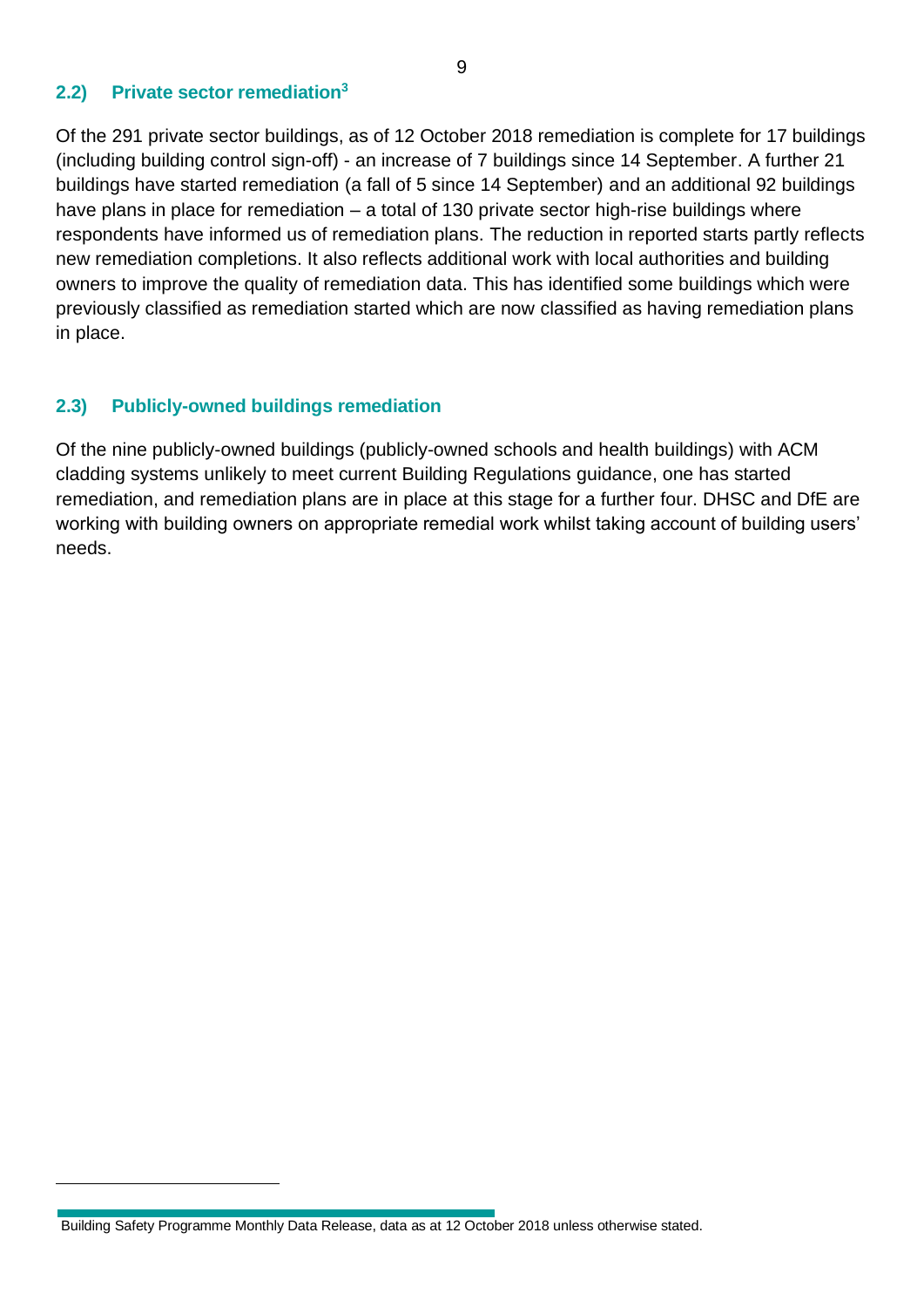## **3) Net remediation status of buildings with ACM cladding systems unlikely to meet current Building Regulations guidance**

Table 3 summarises the stock of remaining buildings in England with ACM cladding systems unlikely to meet current Building Regulations guidance as at 12 October. In total, 418 buildings remain with ACM cladding systems, of which 135 are social sector residential buildings, 274 private sector buildings, and nine publicly-owned buildings.

## **Table 3: Remediation status of social and private sector high-rise residential and publiclyowned buildings with ACM cladding systems**

| <b>England, 12 October 2018</b> |              |                                        |                                                                |
|---------------------------------|--------------|----------------------------------------|----------------------------------------------------------------|
|                                 | <b>Total</b> | <b>Remediation</b><br><b>Completed</b> | <b>Current Stock of Buildings</b><br>with ACM cladding systems |
| Social sector residential       | 157          | 22                                     | 135                                                            |
| <b>Private sector</b>           | 291          | 17                                     | 274                                                            |
| <b>Publicly-owned buildings</b> | 9            |                                        |                                                                |
| <b>Total</b>                    | 457          | 39                                     | 418                                                            |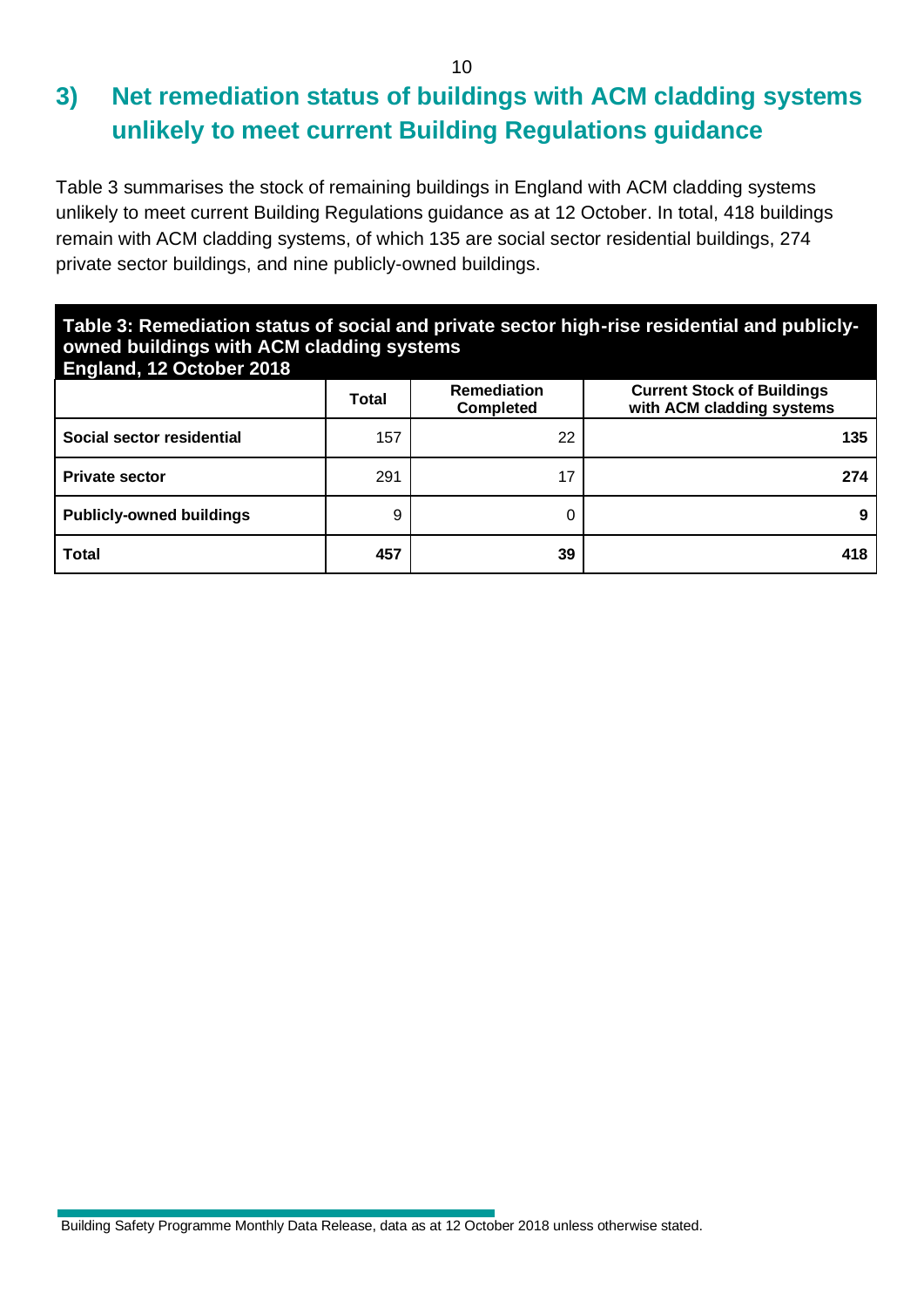# Appendix 1: Data sources for identifying buildings with ACM cladding systems unlikely to meet current Building Regulations guidance

MHCLG uses data from several sources to confirm whether a high-rise building has a combination of ACM cladding and insulation which are unlikely to meet current Building Regulations guidance, including:

- **Building Research Establishment tests**;
- **Local authority confirmation**, following local authorities working with building owners to identify any cladding issues; and
- **Discussions with responsible stakeholders** including building owners, developers and agents.

## *Building Research Establishment tests*

Since Summer 2017 MHCLG have been funding the testing of cladding from high-rise residential buildings at the BRE. This establishes the category of ACM cladding, which, along with insulation type, determine compliance with Building Regulations. MHCLG are reasonably confident that all social sector high-rise residential and publicly-owned buildings with ACM cladding have been identified. The BRE test data for private and social residential buildings, and publicly-owned buildings, have been published in data releases since December 2017 – further information on this is provided in Appendix 2.

## *Local authority confirmed ACM buildings*

Since Autumn 2017, local authorities have been working with private sector building owners to ascertain combinations of ACM cladding and insulation on high-rise private sector residential buildings which have not been tested by BRE. Local authorities have used information from sources such as local fire and rescue services, building plans, ACM tests undertaken elsewhere, knowledge of similar buildings where BRE tests have confirmed ACM cladding, and / or building inspections. MHCLG has been running a continuous data collection on this private sector information, to build a comprehensive picture of high-rise residential buildings with unsafe combinations of cladding and insulation.

Many approaches have been adopted by MHCLG and local authorities over the last few months to identify the cladding and insulation status of the remaining private sector buildings. This has included the payment of an allowance to local authorities for identifying buildings or starting an enforcement process<sup>4</sup> against building owners, with a cut-off date at end May. The cladding status of approximately 30 private sector residential buildings remains unclear. For the majority of these buildings, enforcement notices have now been issued to get information on building construction

<sup>4</sup> Local authority enforcement powers under the 2004 Housing Act include Section 235 powers to demand documents from building owners, and Section 239 powers to take a sample of a building for testing.

Building Safety Programme Monthly Data Release, data as at 12 October 2018 unless otherwise stated.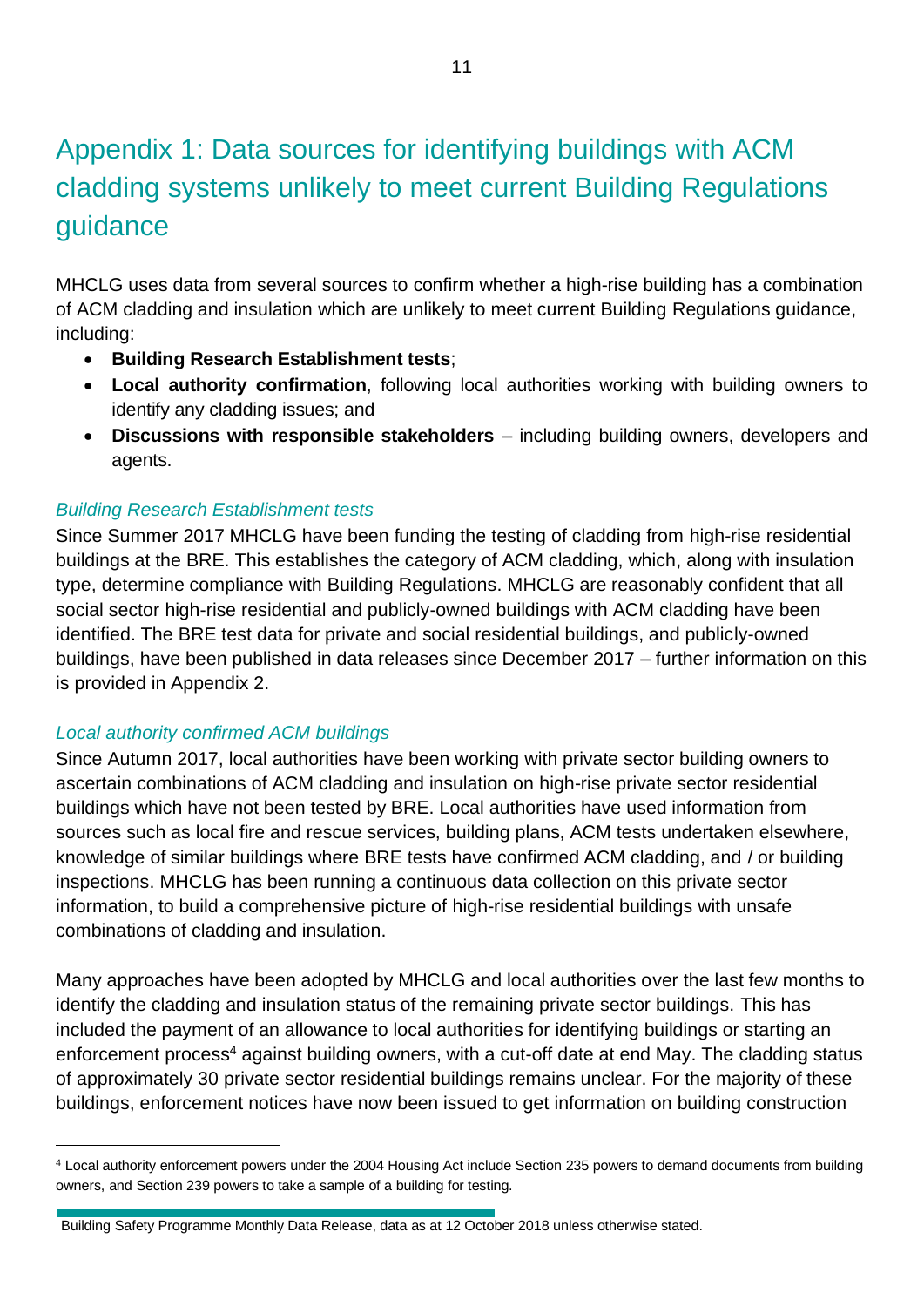The data release of 28<sup>th</sup> June 2018 was the first that included data confirmed by local authorities. MHCLG are confident that the vast majority of buildings with cladding systems which are unlikely to meet current Building Regulations guidance have been identified, and publishing the data ensures transparency on high-rise building safety. However, additional quality checks by local authorities over the coming months might result in marginal changes in this data – for example, if a building turns out to be below 18 metres tall.

### *Discussions with responsible stakeholders*

Since Spring 2018 MHCLG have been talking with building owners, developers and agents to ascertain updates on remediation. When this information has been confirmed by local authorities (for starts, completions and buildings which are out of scope), it is included in the data release.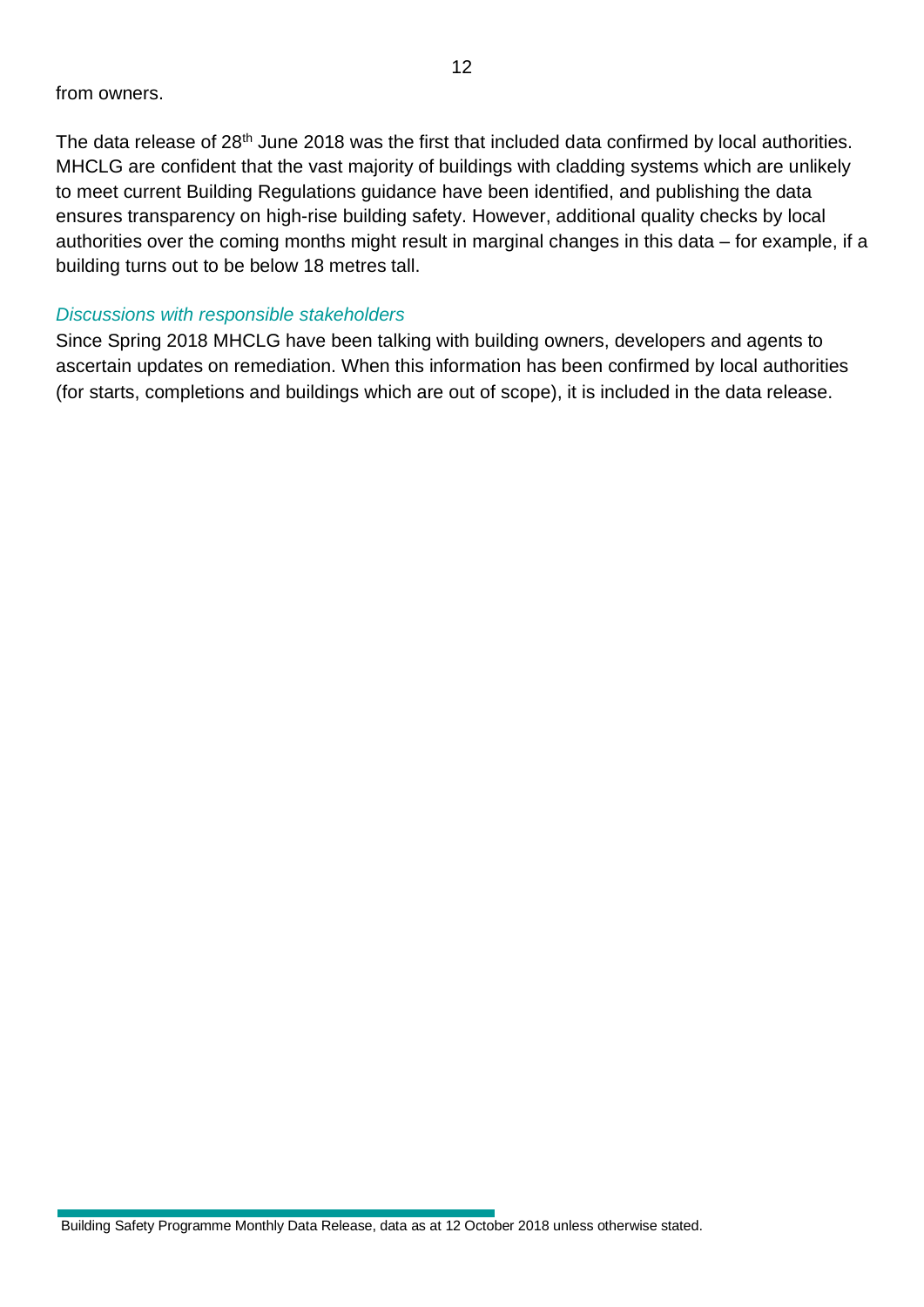# Appendix 2: Buildings with ACM cladding identified by the Building Research Establishment

As of 15 October, BRE had received 2,104 samples for testing under the programme established by MHCLG. Of these, 705 have been confirmed to be ACM.

The main reason that the number of samples confirmed as ACM by BRE (705) is larger than the number of residential high-rise buildings and publicly-owned buildings reported as having failed BRE tests (317) is that more than one sample can be submitted for testing for the same building. This data also includes samples from commercial buildings and buildings outside of England. Many of the remaining cases could not be tested because they were not made of ACM (e.g. brick, stone).

At the time of the last data release BRE had received 2,098 samples, of which 705 had been confirmed as ACM. There have been no additional ACM samples tested between 14 September and 15 October 2018.

| Table 4: Samples received by BRE for testing - 15 October 2018 |                            |  |
|----------------------------------------------------------------|----------------------------|--|
|                                                                | <b>Number of buildings</b> |  |
| Samples received by BRE                                        | 2,104                      |  |
| Samples confirmed as ACM (tested)                              | 705                        |  |
| Samples confirmed as non-ACM materials (untested)              | 1,396                      |  |

When a building has a BRE test, the ACM can be classified as one of the following categories:

- Category 1: A2 filler
- Category 2: fire-retardant polyethylene filler
- Category 3: polyethylene filler

When considered together with the building's insulation, the category of ACM determines the correspondence to the large-scale systems tests undertaken at BRE between 28 July and 21 August 2017. This is displayed in Table 5. Some definitions of the terms used in this section of the release are shown below.

**Expert Panel:** Following the Grenfell Tower tragedy, the government appointed an independent Expert Panel to provide advice to the Secretary of State for Housing, Communities and Local Government on immediate building safety measures.

The Expert Panel, chaired by Sir Ken Knight, was established to recommend to the government any immediate action it thinks is necessary to improve public safety and help identify buildings of concern.

The panel has a wealth of experience in fire and building safety, including testing processes, and is drawing on wider technical expertise as necessary to inform this advice.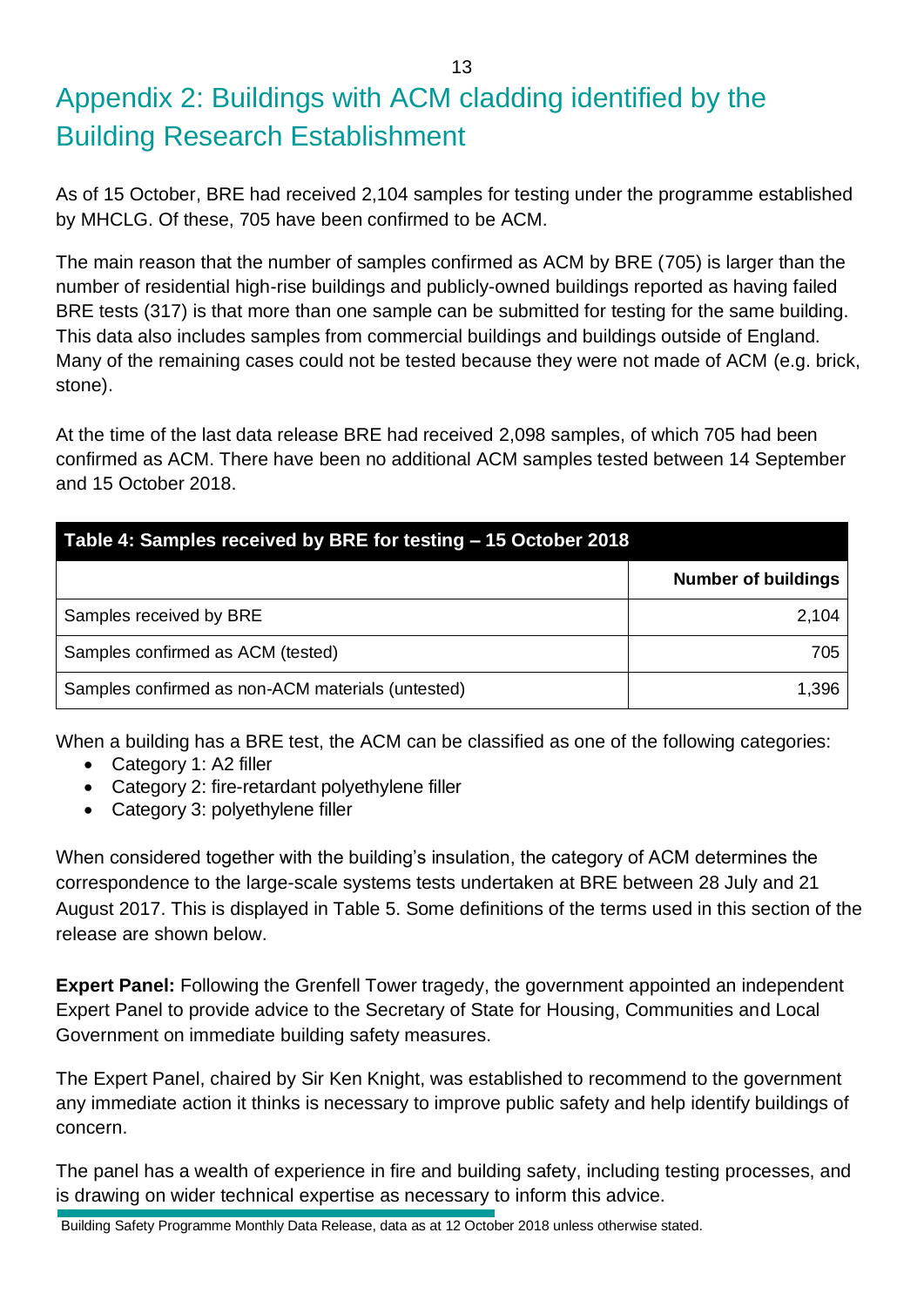**Large-scale system test:** On the basis of the screening test results, and on advice from the Expert Panel, the government commissioned a series of large scale system tests, testing how different types of ACM panels behave in a fire with different types of insulation. The British Standard test used for the large scale tests (BS8414) is a way of demonstrating that a wall system meets Building Regulations guidance for buildings over 18m. Seven tests were undertaken in priority order, taking into consideration which systems were likely to present most risk, so urgent advice could be provided to building owners.

**Fail:** Any building over 18 metres tall fitted with cladding materials that did not adequately resist the spread of fire on a large-scale systems test.

On the large-scale system tests, the wall systems did not adequately resist the spread of fire over the wall to the standard required by the current Building Regulations guidance and which is set out in BR135. These combinations of materials present a notable fire hazard on buildings over 18 metres.

Based on the test results, the Expert Panel's advice is that they do not believe that any wall system containing an ACM category 3 cladding panel, even when combined with limited combustibility insulation material, would meet current Building Regulations guidance, and are not aware of any tests of such combinations meeting the standard set by BR135.

In the absence of any other large-scale test evidence, it is unlikely that any combination of ACM cladding with fire retardant polyethylene filler (category 2 in screening tests) and rigid polymeric foam insulation would pass the BS8414-1 test, and therefore it would fail to meet current Building Regulations guidance.

**Pass:** Any building over 18 metres tall fitted with cladding materials that adequately resisted the spread of fire on a large-scale systems test.

The wall systems with A2 filler (category 1) passed the test, which means they adequately resisted the spread of fire over the wall to the standard required by the current Building Regulations guidance and which is set out in BR135.

However, the composition of different products from different manufacturers will vary and it is possible that products from different manufacturers may behave differently in a fire. Equally, it is important to note that the materials used may have been fitted or maintained differently to how the tests were specified and constructed, which can affect the safety of the cladding system.

On the large-scale system tests, the wall system with fire retardant polyethylene filler (category 2) and stone-wool insulation adequately resisted the spread of fire over the wall to the standard required by the current Building Regulations guidance and which is set out in BR135.

However, it is important to note that there are many different variants of this cladding and insulation and it is possible that products from different manufacturers may behave differently in a fire. The composition of ACM panels with fire retardant polyethylene filler can vary between manufacturers. The average of the calorific values of the fire retardant panels used in the test was 13.6 MJ/kg. Building owners with this combination of materials should consult their screening tests to check how their category 2 values compare. A higher value will indicate greater combustibility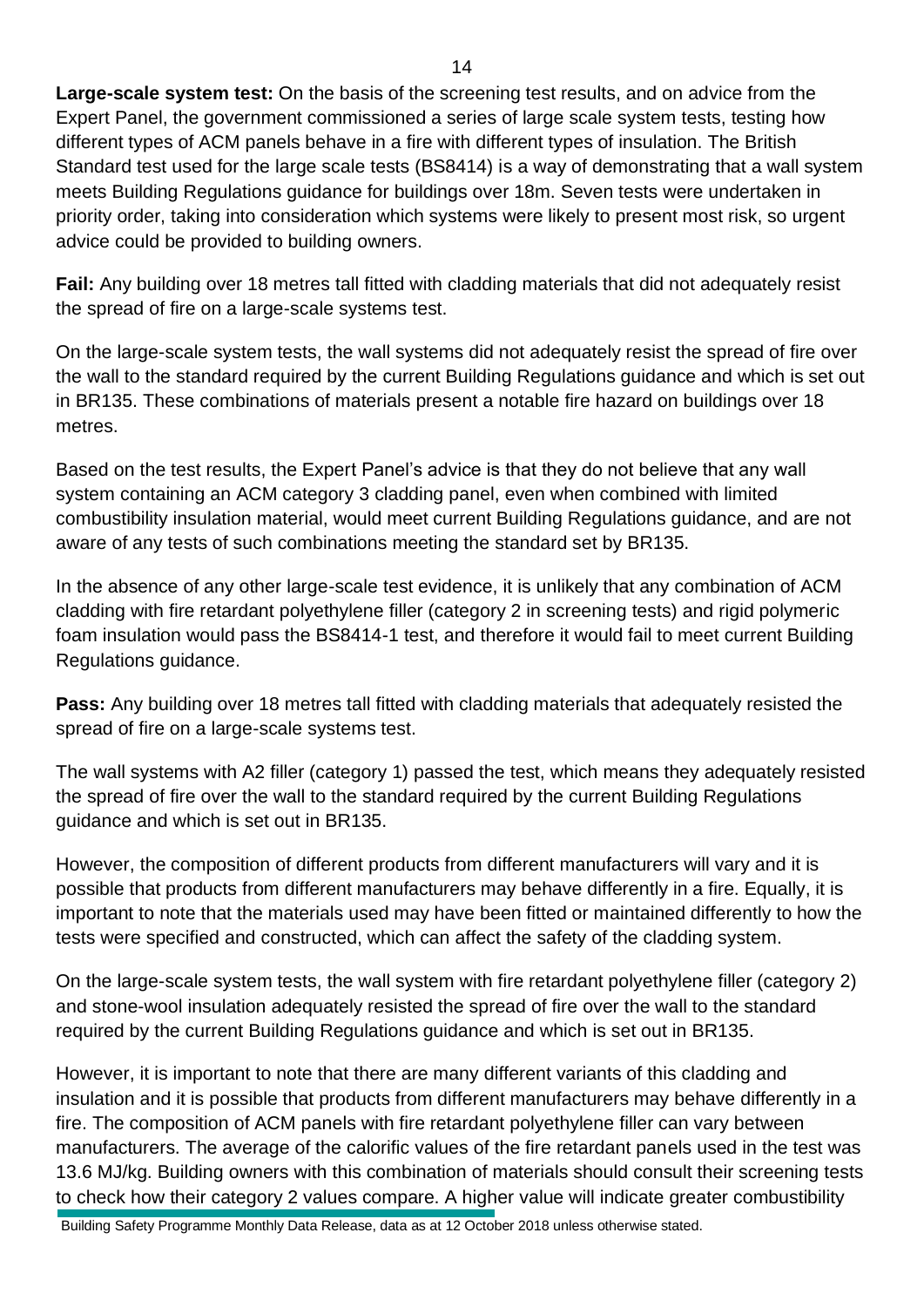than the panel used, and vice versa.

Equally, it is important to note that materials may have been fitted or maintained differently to how the tests were specified and constructed, which can affect the safety of the cladding system. Fixing details and the provision of cavity barriers are also important. Building owners should seek professional advice that looks at the specific circumstances of their building.

**Inferred Fail:** a case where either a building over 18 metres tall has an untested wall system or the building owner has not disclosed details of the wall system. In these cases, the result is inferred from the ACM cladding alone. In cases of category 2 or category 3 cladding, this is inferred as a fail.

If the ACM cladding were category 1, the case would be an **Inferred Pass**. There have been no such cases received by BRE under the Building Safety Programme.

## **Table 5: Descriptions of large-scale system tests undertaken by the BRE and the number of buildings with similar cladding systems – 12 October 2018**

| Large-<br>scale<br>system<br>test                                                                                               | <b>ACM</b><br>cladding<br>category<br>tested | <b>Insulation type</b><br>tested | <b>Result</b>    | <b>Private</b><br><b>Buildings</b> | <b>Social</b><br><b>Buildings</b> | <b>Publicly-</b><br>Owned<br><b>Buildings</b> | <b>Total</b><br><b>Buildings</b> |
|---------------------------------------------------------------------------------------------------------------------------------|----------------------------------------------|----------------------------------|------------------|------------------------------------|-----------------------------------|-----------------------------------------------|----------------------------------|
| 1                                                                                                                               | Category 3                                   | Foam Insulation                  | Fail             | 46                                 | 39                                | $\overline{2}$                                | 87                               |
| 2                                                                                                                               | Category 3                                   | <b>Mineral Wool</b>              | Fail             | 22                                 | 83                                | $\mathbf 0$                                   | 105                              |
| 3                                                                                                                               | Category 2                                   | PIR foam                         | Fail             | 4                                  | 4                                 | 0                                             | 8                                |
| 4                                                                                                                               | Category 2                                   | <b>Mineral Wool</b>              | Pass             | 5                                  | 6                                 | 1                                             | 12                               |
| 5                                                                                                                               | Category 1                                   | Foam Insulation                  | Pass             | $\mathbf 0$                        | 0                                 | 0                                             | 0                                |
| 6                                                                                                                               | Category 1                                   | <b>Mineral Wool</b>              | Pass             | $\mathbf{0}$                       | $\mathbf 0$                       | $\overline{0}$                                | $\mathbf 0$                      |
| 7                                                                                                                               | Category 2                                   | Phenolic Foam                    | Fail             | 9                                  | 14                                | 0                                             | 23                               |
| Na                                                                                                                              | Category 3                                   | Not in a<br>systems test         | Inferred fail    | 54                                 | 14                                | 5                                             | 73                               |
| <b>Na</b>                                                                                                                       | Category 2                                   | Not in a<br>systems test         | Inferred fail    | 19                                 | $\mathbf 0$                       | $\overline{2}$                                | 21                               |
| Na                                                                                                                              | Category 1                                   | Not in a<br>systems test         | Inferred<br>pass | $\Omega$                           | $\overline{0}$                    | $\overline{0}$                                | $\mathbf{0}$                     |
| Subtotal: Total number of buildings failed BRE test                                                                             |                                              |                                  | 154              | 154                                | 9                                 | 317                                           |                                  |
| Confirmed by local authorities as having similar ACM<br>cladding systems to those which have failed large-scale<br>system tests |                                              |                                  | 137              | 3                                  | 0                                 | 140                                           |                                  |
| Total number of buildings with unsafe ACM cladding<br>which are unlikely to meet current building regulation                    |                                              |                                  | 291              | 157                                | 9                                 | 457                                           |                                  |
| Subtotal: Total number of buildings passed BRE test                                                                             |                                              |                                  | 5                | 6                                  | 1                                 | 12                                            |                                  |
| Total number of buildings with confirmed ACM                                                                                    |                                              |                                  | 296              | 163                                | 10                                | 469                                           |                                  |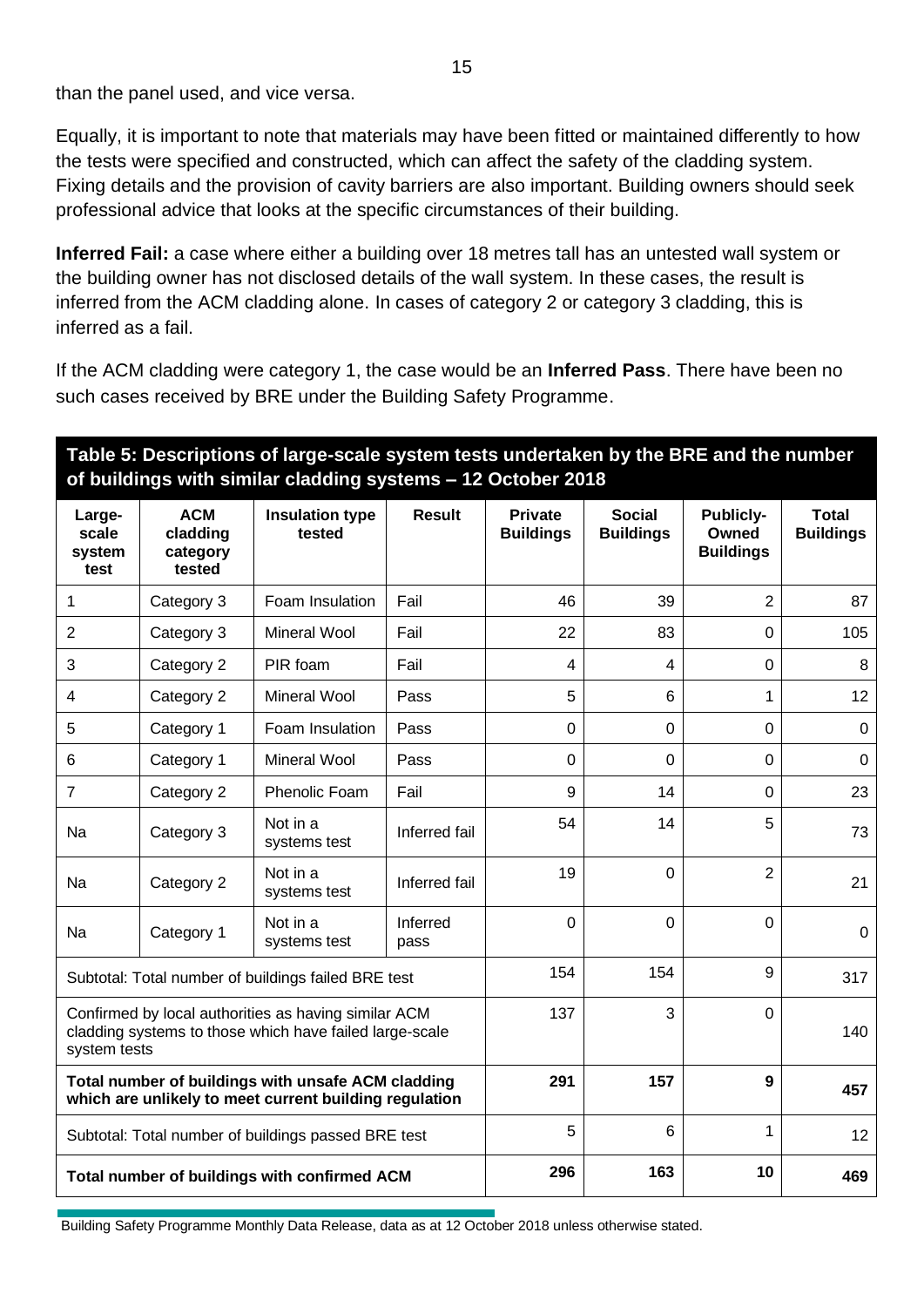Appendix 3: Local authority areas with high-rise residential buildings and publicly-owned buildings with ACM cladding systems unlikely to meet current Building Regulations guidance.

The tables below set out local authority areas with high-rise residential buildings and publiclyowned buildings with ACM cladding systems that are unlikely to meet current Building Regulations guidance.

Tables are grouped by bands for the number of buildings in each area. The bands used are 1 to 5 buildings, 6 to 10 buildings, and 11 or more buildings. The buildings included are all either a residential building over 18 metres tall or a publicly-owned building and have an ACM cladding system corresponding to those tested in large-scale system tests 1, 2, 3 and 7 (the cases where the systems failed to prevent the spread of fire), or have a cladding system that has been inferred to have failed.

There are 78 local authorities in England with at least one such building within their boundaries.

Local authorities with fewer than ten high-rise residential buildings (regardless of whether or not they have cladding) have been removed from the tables below, as their inclusion could lead to the identification of one or more buildings with ACM cladding in these areas – hence 70 local authorities are listed below.

**Table 6: Local authorities with 1 to 5 buildings with a cladding system that failed largescale tests (any sector)**

This table/map has been removed. Please contact us if you require further information.

## **Table 7: Local authorities with 6 to 10 buildings with a cladding system that failed largescale tests (any sector)**

This table/map has been removed. Please contact us if you require further information.

## **Table 8: Local authorities with 11 or more buildings with a cladding system that failed large-scale tests (any sector)**

This table/map has been removed. Please contact us if you require further information.

Building Safety Programme Monthly Data Release, data as at 12 October 2018 unless otherwise stated.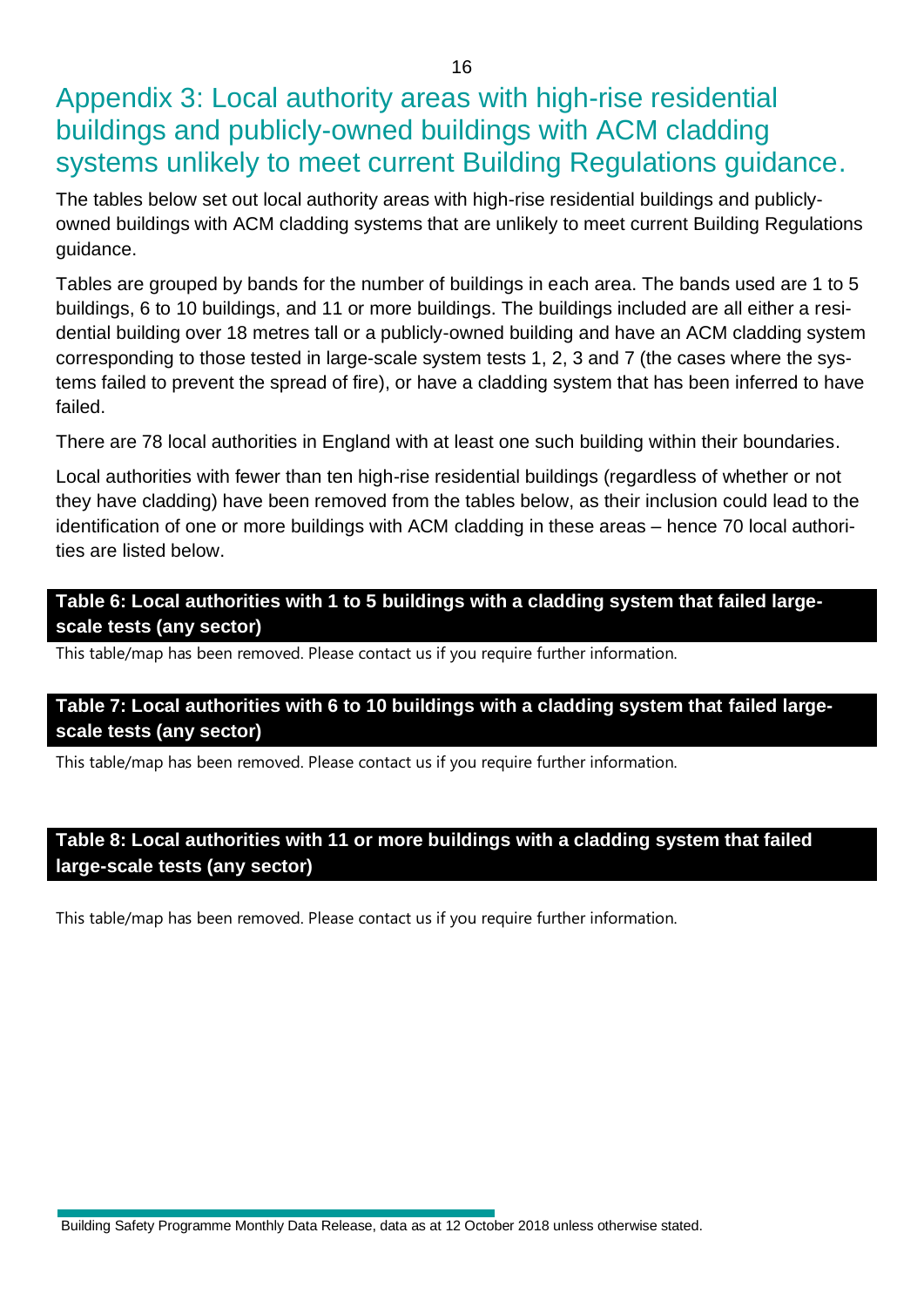## Appendix 4: Voluntary compliance with the Code of Practice for **Statistics**

[The Code of Practice for Statistics](https://www.statisticsauthority.gov.uk/wp-content/uploads/2018/02/Code-of-Practice-for-Statistics.pdf) was published in February 2018 to set standards for organisations in producing and publishing official statistics and ensure that statistics serve the public good.

Whilst MHCLG's Building Safety Programme Data Release is not National Statistics, the principles of transparency of high-quality analytical outputs to inform decision making and the public underpin this data release.

| Trustworthiness:<br>trusted people,<br>processes and<br>analysis | Honesty and integrity (T1): The Building Safety Programme Data Release is<br>managed by professional analysts in MHCLG - this involves design of data collection<br>tools, checking of provided data, and analysis. All work is undertaken by professionally<br>qualified and experienced data analysts - professional members of the Government<br>Statistical Service or Government Social Research, where all staff have Personal<br>Development Plans focussed on their long-term professional development<br>(Professional capability - T5). |
|------------------------------------------------------------------|---------------------------------------------------------------------------------------------------------------------------------------------------------------------------------------------------------------------------------------------------------------------------------------------------------------------------------------------------------------------------------------------------------------------------------------------------------------------------------------------------------------------------------------------------|
|                                                                  | Independent decision making and leadership (T2): The work is governed by the<br>Analysis and Data Directorate in MHCLG, accountable to MHCLG's Chief Analyst and<br>Head of Profession for Statistics.                                                                                                                                                                                                                                                                                                                                            |
|                                                                  | Orderly release (T3): MHCLG pre-announces the publication date for this data release.<br>As part of our continuous improvement, the data cut off date for Data Releases going<br>forwards will align to the end of the calendar month.                                                                                                                                                                                                                                                                                                            |
|                                                                  | Transparent processes and management (T4): MHCLG has robust, transparent,<br>data-management processes.                                                                                                                                                                                                                                                                                                                                                                                                                                           |
|                                                                  | All data are provided by local authorities, housing associations, building owners /<br>developers / managing agents, the NHS, Department for Education (DfE) and the<br>Building Research Establishment (BRE). Responsibility for the data lies with the data<br>provider - as such only data either provided by BRE following testing or data verified by<br>local authorities, housing associations, the NHS or DfE are published.                                                                                                              |
|                                                                  | Data Governance (T6): MHCLG uses robust data collection and release processes to<br>ensure data confidentiality. A published privacy notice clearly sets out why data are<br>collected, data sharing, and the legal basis for processing data. This is consistent with<br>the General Data Protection Regulation.                                                                                                                                                                                                                                 |
| <b>High quality:</b><br>robust data,<br>methods and<br>processes | <b>Suitable data sources</b> $(Q1)$ : Data originates from a number of sources outside the<br>control of MHCLG: local authorities, local Fire and Rescue Services, housing<br>associations, building owners / developers / managing agents, NHS, DfE, BRE. Data<br>are triangulated, where possible, and data are always verified by these bodies - who<br>are ultimately responsible for the quality of their data. Where the quality of data is<br>unclear, it is either not published or quality issues are highlighted.                       |
|                                                                  | We believe that our dataset now contains the vast majority of high-rise buildings in<br>England. We have collected data on over 6,000 buildings and there are approximately<br>30 for which the cladding status remains unconfirmed. We expect a handful of these<br>buildings to have similar ACM cladding to those that failed a BRE large-scale systems<br>test.                                                                                                                                                                               |
|                                                                  | <b>Sound methods</b> (Q2): Data collection tools and processes are robustly designed and<br>tested prior to use, learning lessons from previous Building Safety Programme data<br>collections and best practice from across the government analytical community.                                                                                                                                                                                                                                                                                  |
|                                                                  | Assured Quality (Q3): All data are quality-assured prior to publication.                                                                                                                                                                                                                                                                                                                                                                                                                                                                          |
|                                                                  | As the quality of data improves, it is our intention to publish further data on the safety of<br>high-rise and complex buildings.                                                                                                                                                                                                                                                                                                                                                                                                                 |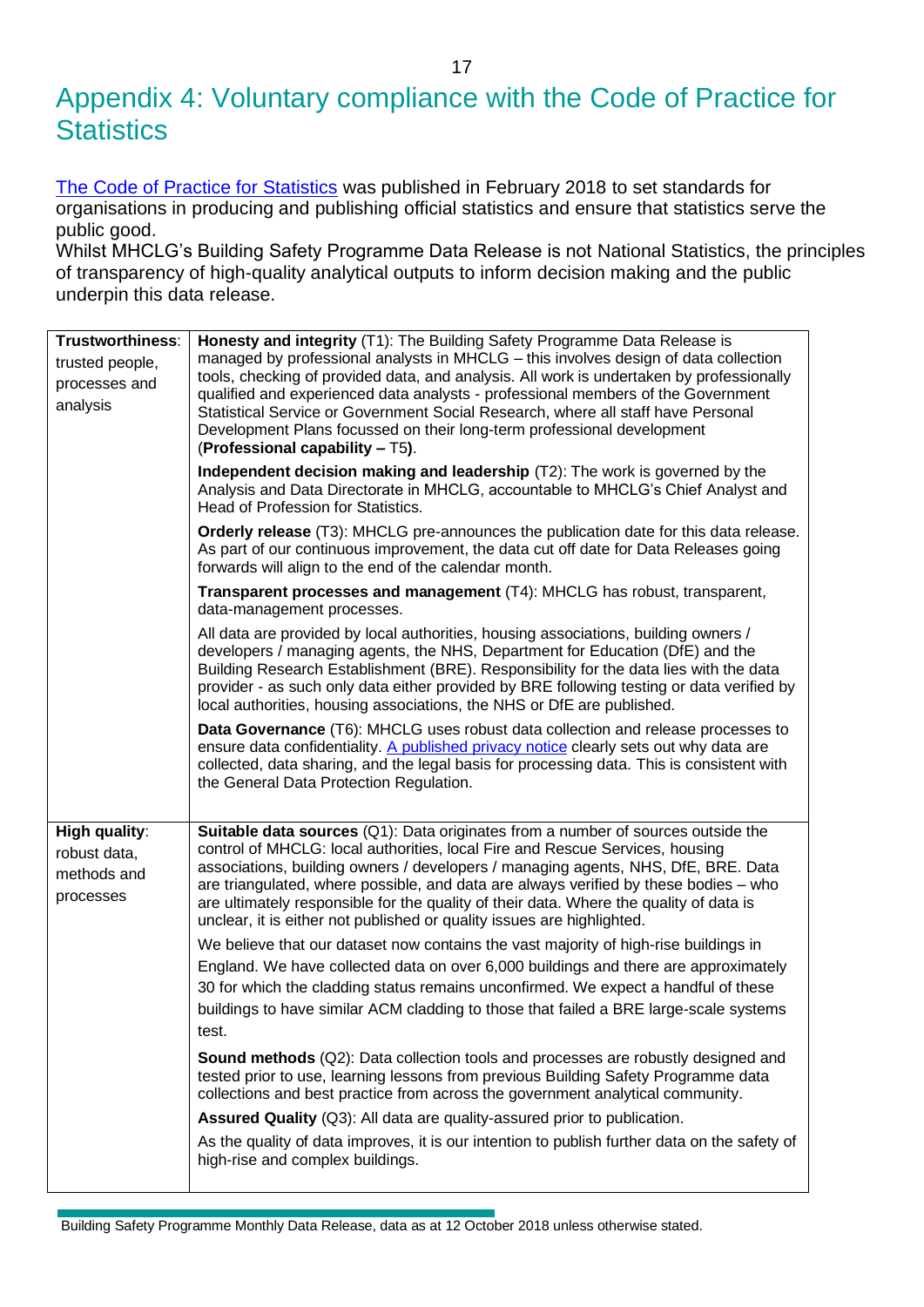| <b>Public value:</b><br>supporting<br>society's need for<br>information and<br>accessible to all | Relevance to users (V1): The nature of building safety means this data release is of<br>high value to the public, to residents of high-rise buildings and building<br>owners/developers. However, the data release balances disclosure control (risks of<br>disclosing individual buildings) with informing the public and keeping people safe.<br>Accessibility $(V2)$ : Given the immediate nature of building-safety issues, and the need<br>to develop interim solutions and longer-term remediation, data from the Building<br>Research Establishment are shared with Fire and Rescue Services and Local<br>Authorities once MHCLG are aware of issues.<br>Officials and Ministers also use the data prior to publication to monitor progress and<br>develop timely interventions. This enables immediate action to be taken. Therefore, the<br>data may be used for operational purposes before publication in this data release.<br><b>Clarity and Insight</b> $(\sqrt{3})$ : Complex data are clearly explained in the Data Release –<br>see Appendix 2 for definitions of key terms. Where insight and interpretation are<br>offered, these have been verified with local authorities, Building Research<br>Establishment and other knowledgeable bodies.<br><b>Innovation and improvement</b> $(V4)$ : This data release series started in December<br>2017. As the quality of data improves, it is our intention to publish further data on the<br>safety of high-rise and complex buildings.<br>Efficiency and proportionality (V5): Burdens on data providers have been<br>considered, and MHCLG has worked to minimise the burden. Given the nature of<br>building safety, MHCLG feels the current burden on data providers is appropriate.<br>Given issues of public safety, only aggregate level data are published. Hence, further<br>analysis of primary data is not possible. |
|--------------------------------------------------------------------------------------------------|--------------------------------------------------------------------------------------------------------------------------------------------------------------------------------------------------------------------------------------------------------------------------------------------------------------------------------------------------------------------------------------------------------------------------------------------------------------------------------------------------------------------------------------------------------------------------------------------------------------------------------------------------------------------------------------------------------------------------------------------------------------------------------------------------------------------------------------------------------------------------------------------------------------------------------------------------------------------------------------------------------------------------------------------------------------------------------------------------------------------------------------------------------------------------------------------------------------------------------------------------------------------------------------------------------------------------------------------------------------------------------------------------------------------------------------------------------------------------------------------------------------------------------------------------------------------------------------------------------------------------------------------------------------------------------------------------------------------------------------------------------------------------------------------------------------------------------------------------------------------------------------------------|
|--------------------------------------------------------------------------------------------------|--------------------------------------------------------------------------------------------------------------------------------------------------------------------------------------------------------------------------------------------------------------------------------------------------------------------------------------------------------------------------------------------------------------------------------------------------------------------------------------------------------------------------------------------------------------------------------------------------------------------------------------------------------------------------------------------------------------------------------------------------------------------------------------------------------------------------------------------------------------------------------------------------------------------------------------------------------------------------------------------------------------------------------------------------------------------------------------------------------------------------------------------------------------------------------------------------------------------------------------------------------------------------------------------------------------------------------------------------------------------------------------------------------------------------------------------------------------------------------------------------------------------------------------------------------------------------------------------------------------------------------------------------------------------------------------------------------------------------------------------------------------------------------------------------------------------------------------------------------------------------------------------------|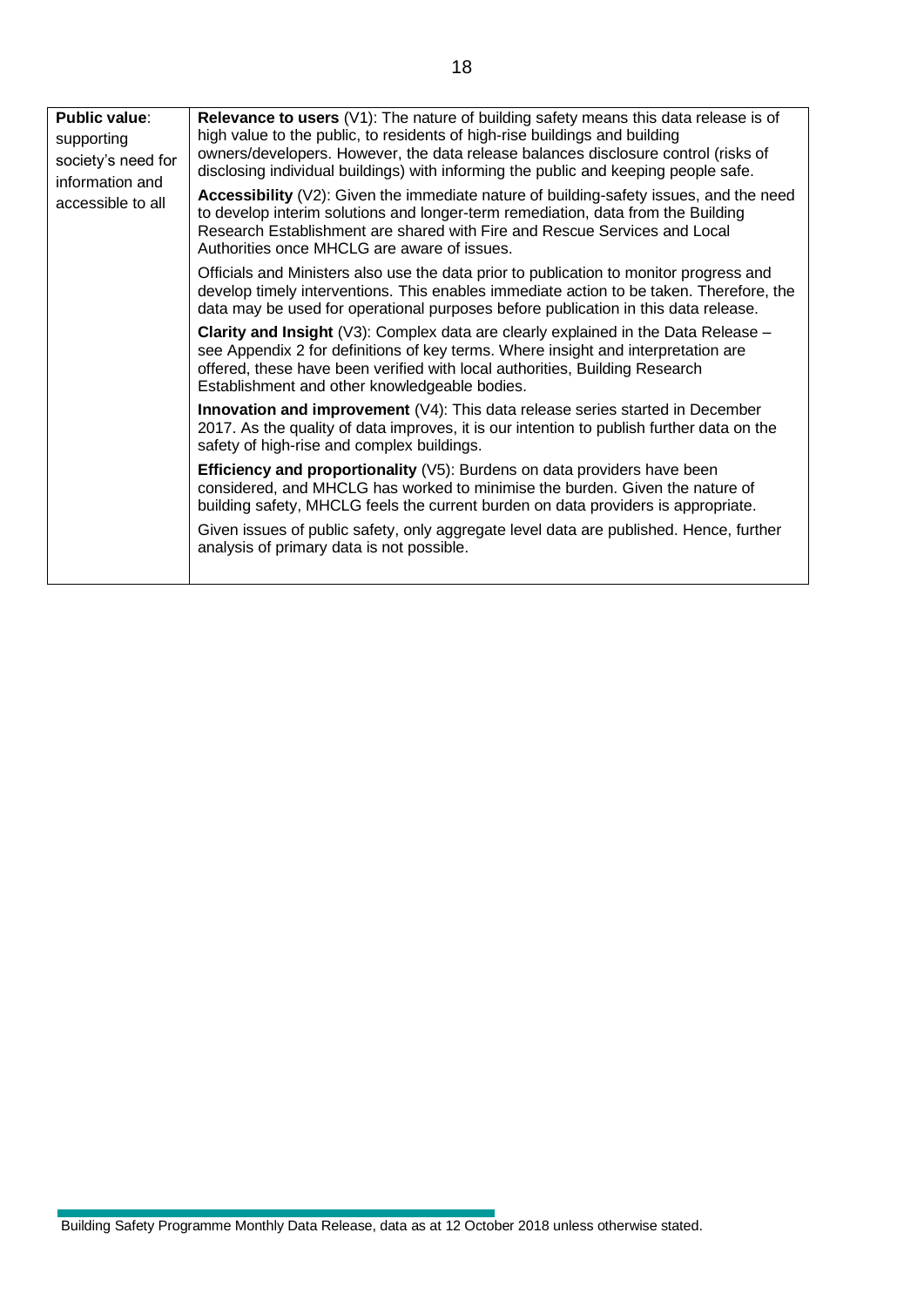## Appendix 5: Characteristics of high-rise social sector residential buildings

On 17 October MHCLG announced funding to remediate high-rise social sector residential buildings with ACM cladding<sup>5</sup>. As part of the process for applying for funding, local authorities and housing associations provided information on the characteristics of their buildings. Of the 157 social sector buildings, we received application data from 146 buildings. 11 of the 157 buildings did not apply for fundings as they had secured funding elsewhere and therefore application data was not captured. Of the 146 buildings who provided additional information as part of their application, the data shows an average height (for buildings above 18 metres) of 36 metres or 12 storeys and in total there are 11,388 dwellings. The average proportion of cladding on these social sector buildings is 36%, with taller social sector buildings having the highest average proportions of cladding.

## **Figure 4: Distribution of number of storeys in high-rise social sector residential buildings.**  England, 12 October 2018



#### **Table 9: Total number of dwellings of high-rise social sector residential buildings broken down by location England, 12 October 2018**

|                                               | <b>Total Number of Dwellings</b> |
|-----------------------------------------------|----------------------------------|
| London (79)                                   | 6.249                            |
| England excl. London (67)                     | 5,139                            |
| <b>Total social sector buildings</b><br>(146) | 11,388                           |

<sup>5</sup> <https://www.gov.uk/government/news/funding-released-to-make-social-sector-homes-safe>

Building Safety Programme Monthly Data Release, data as at 12 October 2018 unless otherwise stated.